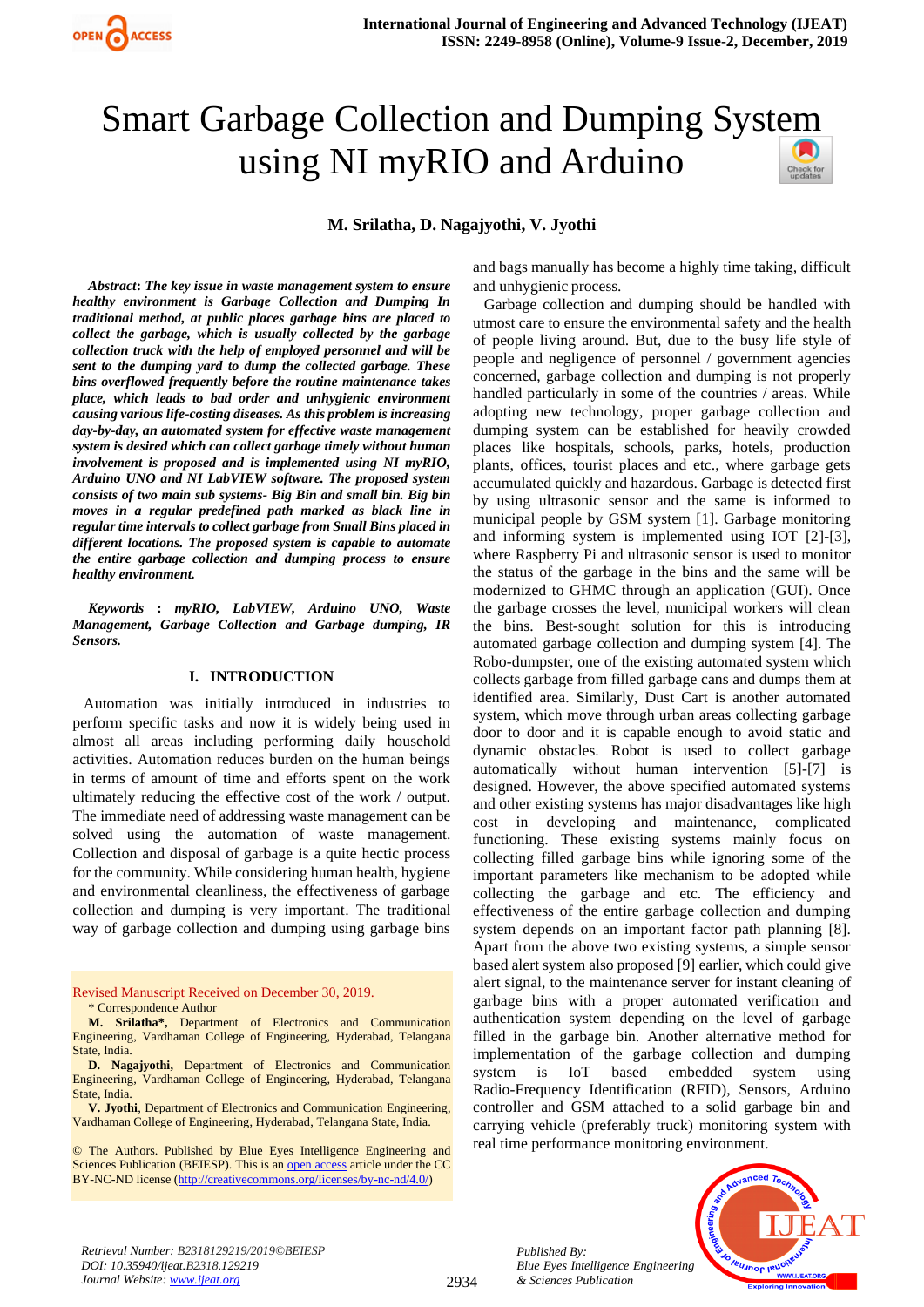Internet based applications including the mobile compatible applications are developed for establishing interface between maintenance server and concerned maintenance personnel [10]-[12]. Proposed method (Automated Garbage Collection and Dumping System) in this paper focuses on collecting and dumping garbage with the help of path planning. This system uses two types of garbage bins; Small Bins which are placed in static locations to collect garbage, Big Bin equipped to a movable platform. Big bin will move in its predefined path which is marked using a black line and collect garbage gathered in small bins in regular intervals. Whenever the big bin gets filled it moves to a predefined dumping yard location directly and dump the garbage without any human interference. The big bin is controlled by NI myRIO [14] supported by NI LabVIEW [13] programming and small bins are controlled by Arduino UNO [15]. Path identification, small bins identification and dumping yard identification are done with the help of IR sensors. This system will provide solutions to the problems that are not addressed by the existing systems.

The remainder of this paper is organized as follows: Methodology of Garbage Collection and Dumping is discussed in Second section. Third section is described with the flowchart. Fourth section shows the results of the proposed systems' prototype model. Finally, fifth section concludes about proposed system. Future modifications like functional additions and hardware optimisation are also outlined.

## **II. PROCEDURE FOR PAPER SUBMISSION**

## **A. Block Diagram**

The methodology adopted for the proposed garbage collection and dumping system is depicted in Fig. 1. The automatic collecting big bin is designed to move over the predefined path (marked in black colour line) and collects the garbage from the small bins, which are implanted in the predefined path. The big bin automatically moves to dumping yard and dump the garbage collected from small bins. Once the big bin dumps the collected garbage, it will go back to collect the garbage from small bins. The small bins are mounted at a level, higher than the height of big bin and the small bin is equipped with a door at the bottom so that once the door opens the collected garbage will be easily transferred in to the big bin. Both the big bin and small bins are equipped with IR sensors and the arrival of big bin is identified by the small bin using this Infra-Red identification process. Once the big bin reaches and positioned exactly below the small bin the IR transreceiver of both the bins gets stimulated and garbage will be dumped in to the big bin. The proposed system block diagram is shown in Fig. 2.



**Fig. 1. Pictorial Representation of Proposed method**

*Retrieval Number: B2318129219/2019©BEIESP DOI: 10.35940/ijeat.B2318.129219 Journal Website[: www.ijeat.org](http://www.ijeat.org/)*



**Fig. 2. Block Diagram of Garbage Collection and Dumping System**

## **B. Description**

Proposed system is represented in the block diagram as two parts namely big bin and small bin. The big bin functionality is controlled by NI myRIO, in addition it has four IR sensors. Left and Right IR sensors will help the big bin to identify the path to be followed, whereas Level IR sensor identify the threshold level of garbage collected in the bin. Once the garbage level in the big bin reaches to the threshold level then the big bin will get instruction to move to dumping yard. The forth sensor called Location sensor detects the small bins to collect the garbage and also dump yard to dump the garbage automatically. Four DC motors, DC motor-1 connect at the front right side, DC motor-2 connected at the back right side of the big bin, DC motor-3 connect at the front left side and DC motor-4 connected at the back left side of the big bin, will make the big bin movable. These motors are driven by two motor drivers L293D, named Right Motor Driver to direct right side motors and Left Motor Driver to direct left side motors.The small bins functionality is controlled by Arduino UNO, each small bin has an IR sensor to detect the big bin. Once the big bin reach to small bin, with the help of a motor the lid at the bottom of the small bin opens and the garbage will be automatically transferred from small bin to the big bin. The connection diagram for the proposed system is shown in Fig. 3 and Fig. 4.



**Fig. 3. Connection Diagram at Big bin**



*Published By: Blue Eyes Intelligence Engineering & Sciences Publication*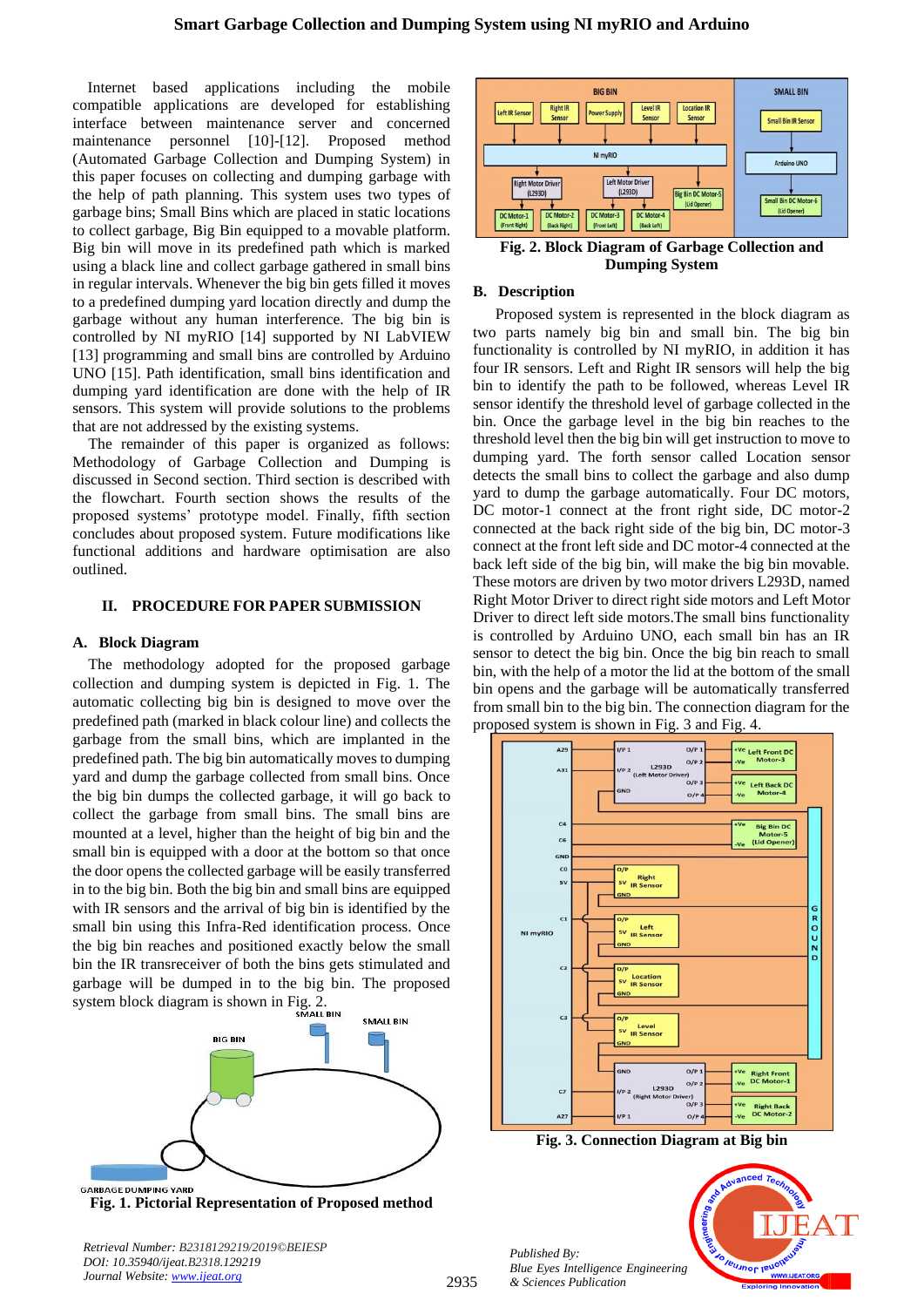



**Fig. 4. Connection Diagram at Small bin**

## **III. FLOW CHART**

Fig. 5 shows design flow of Garbage Collection and Dumping System. In this system, three conditions to be performed are:

*1) Is Big bin Level IR sensor exceeds the threshold point?*

*2) Is Big bin Location IR sensor sensed small bin / dumping yard?*

*3) Is Small bin IR sensor senses the Big bin?*

Initially the system will verify for big bin right and left IR sensor signals, if no signal are sensed then, the big bin halts and wait for the signal.

If any one of the right or left IR sensor signal is received then the big bin turn in the direction of sensor signal received i.e., either right or left. If both the sensor signals are sensed (high) at the same time, then the big bin moves forward without turning. The big bin moves based on the signals received from IR sensors and a predefined path marked as a black coloured line.

In the next step, Whenever the IR sensor of small bin senses the location IR sensor of big bin then control signal will operate small bin DC motor-6, which is controlled by the Arduino. Whenever big bin reaches small bin it halts until small bin dumps the garbage in to the big bin and big bin continues its motion as per the marked path.

Garbage dumping is executed in two ways:

# **A. Case 1**

Whenever the big bin reaches dumping yard, the big bin location IR sensor module senses and give high as output signal. Upon receiving high as output signal from location IR sensor the big bin lid gets opened and garbage collected from small bins will be dumped in the yard. Once the garbage is dumped out, lid gets closed and big bin goes back to the small bins to collect garbage.



**Fig. 5. Flowchart**

# **B. Case 2**

Whenever the garbage collected in the big bin reach threshold level, the level IR sensor give high as output signal. Once the output signal of level IR sensor turns to high, the big bin stops going to small bins (i.e., stops collecting garbage from small bins) and directly go to the dumping yard. Whenever the big bin reach dumping yard, the big bin Location IR sensor module senses and gives low as output signal and the collected garbage will be dumped in the yard. As soon as big bin gets empty the big bin again goes back to the small bins to collect he garbage.

## **IV. RESULTS & DISCUSSION**

Fig. 6 shows the front panel of the garbage collection and dumping system implemented in LabVIEW software



**Fig. 6. Front panel of garbage collection and dumping system**



*Published By:*

*& Sciences Publication*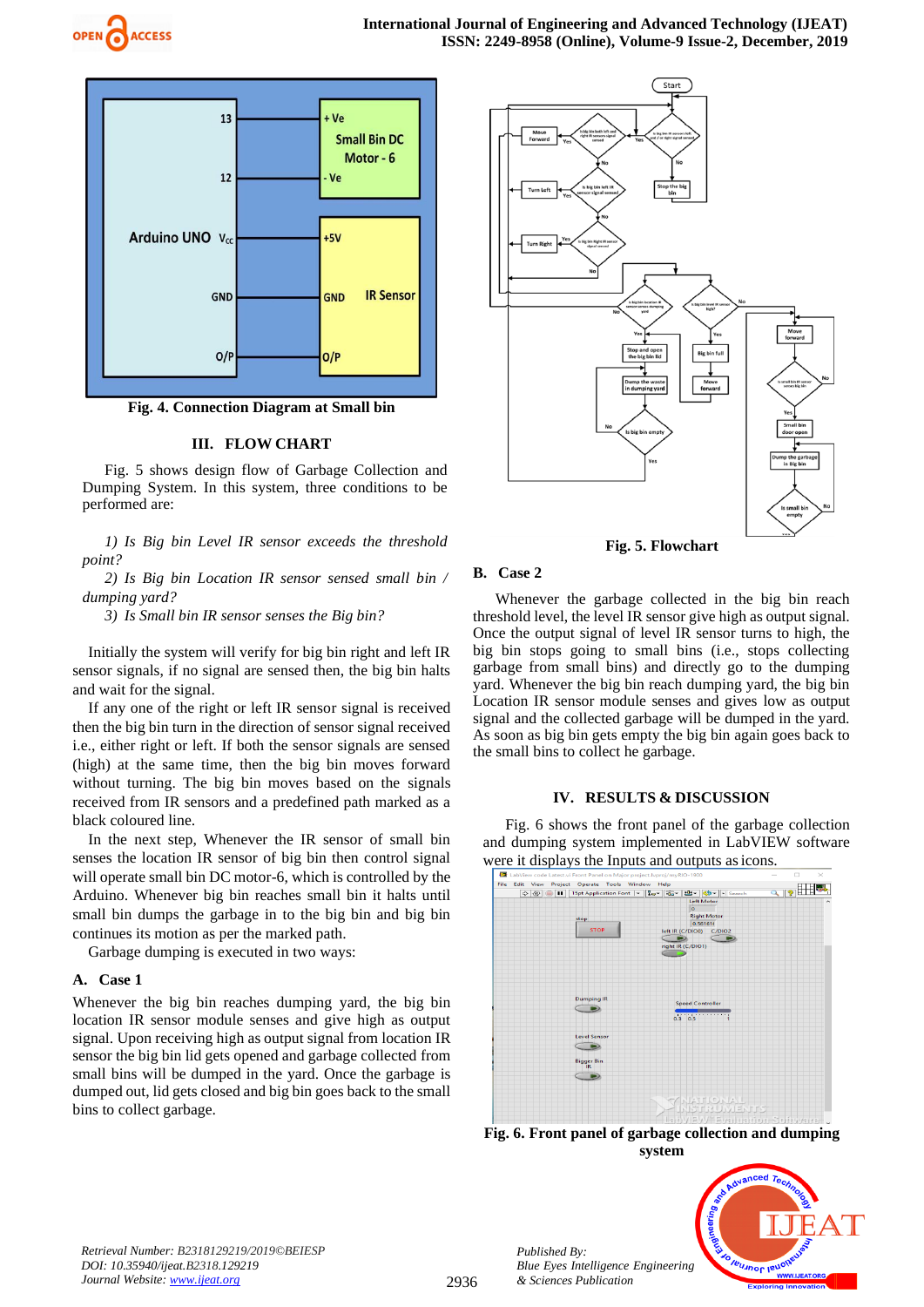# **Smart Garbage Collection and Dumping System using NI myRIO and Arduino**

Fig. 7 shows the Vi block diagram in the case structure covering the basic conditions which are capable to handle all possible scenarios in the whole system functionality. The system functions based on big bin line follower IR Module which consists of right and left IR sensors. Depending on the signals received from the line follower module the big bin moves over the black line, which is used to, predefine the path to be followed by the big bin. Whenever the big bin reaches small bin, the big bin gets halts and positioned below the small bin and collect the garbage from the small bin. After collecting garbage from small bin it resumes to follow the predefined path to



**Fig. 7. Block Diagram of garbage collection and dumping system**

reach the next small bin. This will be continued till the big bin reach dumping yard or the big bin level sensor senses the threshold level and routes the big bin directly to the dumping yard without collecting garbage from the remaining small bins in the path. Finally, upon reaching the dumping yard big bin Location IR sensor senses and lid is automatically opened and garbage is dumped in the yard.

## **A. Line Follower IR module (left and right)**

Line follower IR module is equipped with two IR sensors one is right IR sensor and another is left IR sensor. These IR sensors are arranged in front side of the big bin to identify the predefined path marked as black line. Whenever the module is over the black line, the module gives high as output signal, otherwise it will give low as output signal. These output signals are fed as input signal to the system. Four different possible cases need to be handled based on the combination of signals received from themodule.

#### *1)Default, Case1: No action takes place*

Whenever both IR sensors gives low as the output, the motor drives stop the system as shown in Fig 8 which is considered to be the default case.



**Fig. 8. Default case**

*2) Case 2: Left turn condition*

*Retrieval Number: B2318129219/2019©BEIESP DOI: 10.35940/ijeat.B2318.129219 Journal Website[: www.ijeat.org](http://www.ijeat.org/)*

In case 2, the left IR sensor gives high as output signal and right IR sensor gives low as output, the left and right motor drivers gives high input signal to the left motor and low input signal to the right motor respectively, making the big bin to take left turn which is represented in Fig. 9.



**Fig. 9. Left turn condition**

#### *3) Case 3: Right turn condition*

In case 3, the right IR sensor gives high as output signal and left IR sensor gives low as output signal, the right motor driver and left motor driver gives high input signal to the right motor and low input signal to the left motor respectively, making the big bin to take right turn which is represented in Fig. 10.



**Fig. 10. Right turn condition**

*4) Case 4: Move forward condition*

In case 4, both the Right and Left IR sensors gives active high as output to the system, to make the system move the big bin in forward direction by passing high to motor driver as shown in Fig. 11.

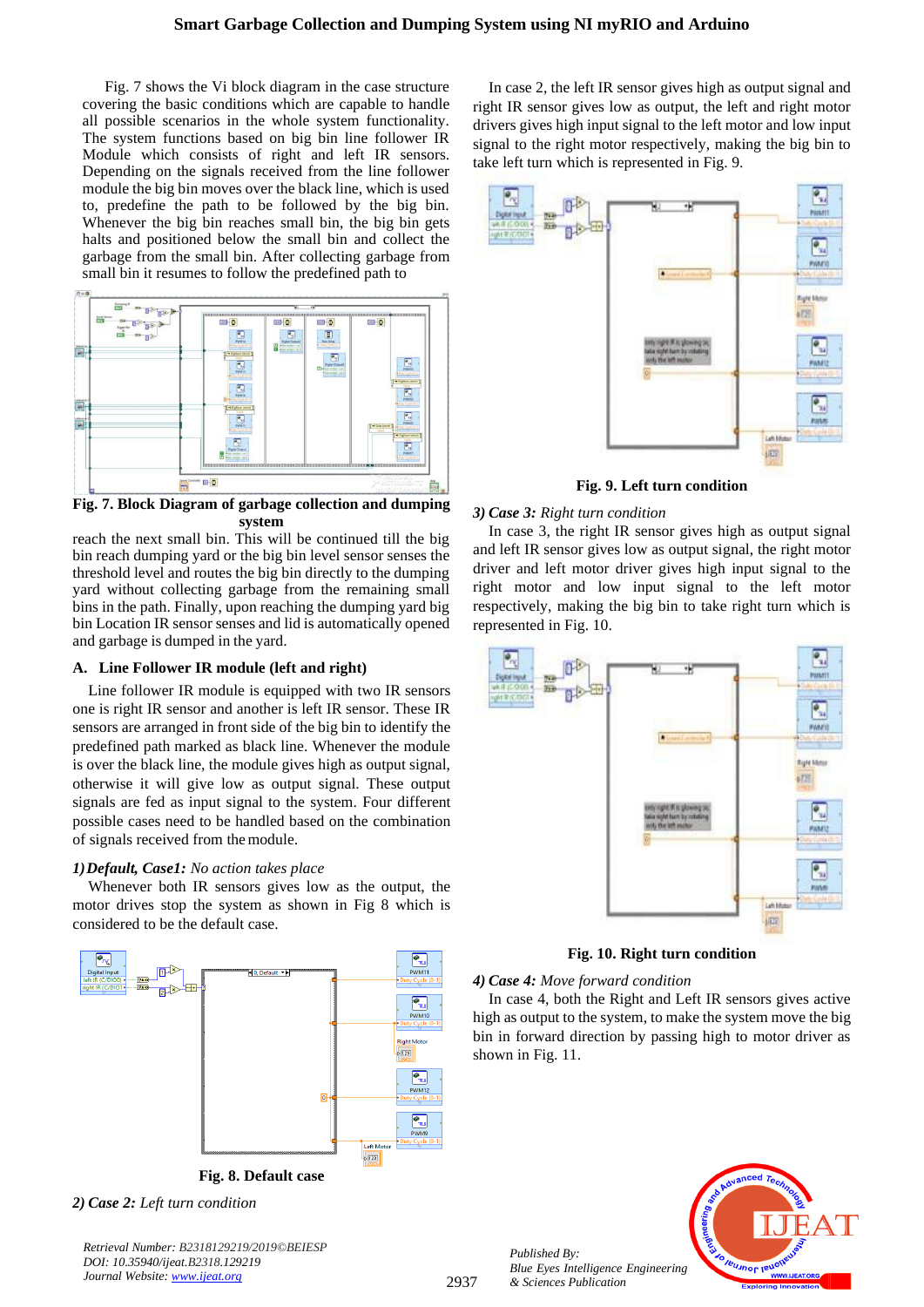



**Fig. 11. Move forward condition**

## **B. Big bin encounters Small bin**

The big bin moves over the predefined path marked using the black line and whenever big bin encounters small bin it has to halt until the small bin dumps the garbage in to it and after that, it has to move in the predefined path. To sense the presence of small bin an IR sensor is connected at the top side of the small bin and big bin sensor is connected at the bottom side of the big bin. As soon as Big bin moves under small bin both the sensors gets activated and high is given as output signal. Upon receiving the high output from the sensors, DC motor-6 of small bin operates and small bin lid (at the bottom of the small bin) will be opened to drop the garbage from small bin to big bin as shown in Fig. 12.



**Fig. 12. System encounters small bin**

## **C. Big bin encounters Dumping yard**

## *1)* **CASE 1:**

When the big bin encounters the dumping yard, which is sensed by the Big bin IR sensor, DC motor-5 of big bin operates and big bin lid will be opened to dump the garbage in the dumping yard.

# *2)* **CASE 2:**

When garbage level in big bin reach to the threshold level, big bin level IR sensor gives high as output. Upon receiving high input from the level IR sensor, the big bin directly moves to the dumping yard by ignoring small bins. Once the big bin reaches dumping yard, big bin location sensor output will be high and garbage will be dumped in the dumping yard.

Both the case 1 and case 2 are shown in Fig. 13.



**Fig. 13. Big bin encounters dumping yard**

# **V. CONCLUSION**

Automatic garbage collection and dumping system is an advanced system to eliminate the manual process. Proposed system helps to collect the garbage from small bins by following a black line path carrying a big sized bin and when bin is full or detected dumping yard, it will dump the entire garbage in dumping yard. Proposed system fulfill the task of collecting garbage from certain places and then dispose it at a single place from where garbage will be taken for disposal or process of recycling, thus reduces labour requirement, health hazards. It has wide range of applications in many areas like hospitals, railway stations, bus stations, airport and many public areas where huge amounts of waste is being disposed rapidly in the smaller bins and which require frequent waste disposal. Future work includes different types of garbage to be dumped into different compartments within the garbage collector and also including GPS based navigation system into the garbage collector, so that it can collect and dispose waste among floors instead of being limited to single floor in a building. Level sensors can also be arranged to the small bins, so that, whenever garbage in any one of the small bins reaches to the threshold level, the big bin directly moves to that particular small bin, ignoring other small bins in the path and collect the garbage.

## **ACKNOWLEDGMENT**

The authors would like to thank management of Vardhaman College of Engineering for allowing us to use Virtual Instrumentation Laboratory and National Instruments hardware to carry out this research. Authors also thank Head of the Department, Electronics and Communication Engineering for supporting us in executing this work.

## **REFERENCES**

*Published By:*

*& Sciences Publication* 

- 1. Fetulhak Abdurahman, Sileshi Aweke, Chera Assefa, "Automated Garbage Monitoring System using Arduino", IOSR Journal of Computer Engineering, Vol 20, Issue 1, Ver. I (Jan-Feb 2018), pp 64-76.
- 2. S C V S L S Ravi Kiran, B. Ashwin Kumar, Mohammad Umar, V D S Krishna, K. Karthik, "Implementation of Smart Garbage Monitoring System using IOT", International Journal of Advanced Research in Coputer and Communication Engineering, Vol. 8, Issue 1, January 2019, pp 107-113.